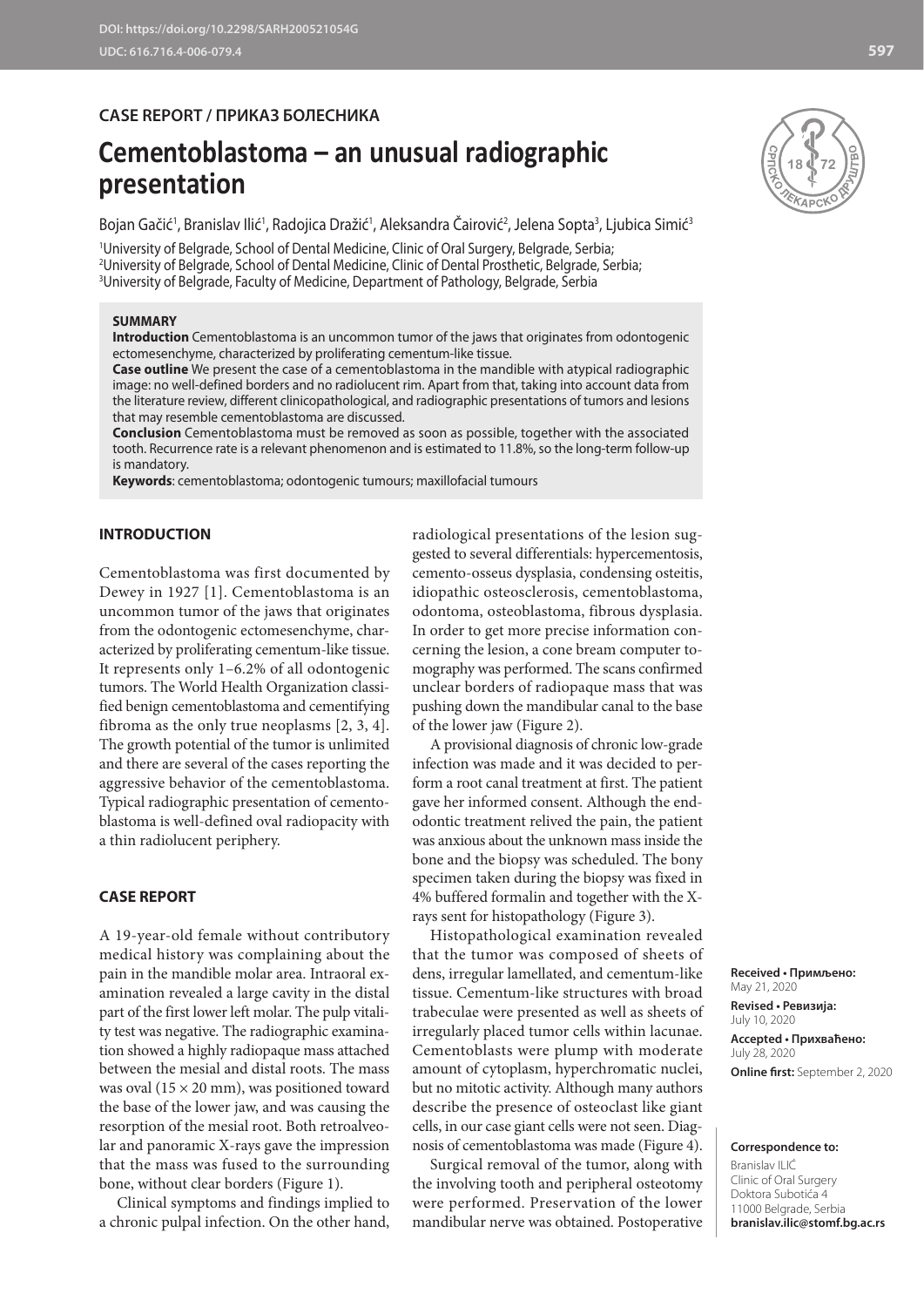

**Figure 1.** Retroalveolar and panoramic radiography: highly radiopaque mass is attached between the roots of tooth number 36



**Figure 2.** Cone beam computed tomography scans: unclear border of radiopaque mass is pushing down mandibular canal to the base of the lower jaw and causing the resorption of the mesial root



**Figure 3.** Intraoperative insight in biopsy: It was very difficult to identify tumour and its borders. The biopsy is performed according to preoperative radiography planning

period was uneventful and complete patient recovery was accomplished. Three years follow-up acknowledged the absence of the tumour (Figure 5).

#### **DISCUSSION**

Cementoblastoma, classified as odontogenic ectomesenchymal tumor, arises mostly in the permanent dentition



**Figure 4a** and 4b. Histologic findings: a – tumor consists cementumlike tissue (HE, 10×); b – prominent cementoblasts and trabeculae of uncalcified cemental matrix perpendicular to the surface (HE, 20×)



**Figure 5.** Follow-up radiography: There are no signs of tumor recurrence

with several incidences reported in primary or unerupted teeth [5–9]. Slow growing mass of cementum or cementum-like tissue is usually located in the posterior area of lower jaw (80%), and associated with permanent first molar. The tumor generally occurs among young population and has equal sex distribution [10, 11, 12]. Associated tooth is usually vital and if the pathological changes of tooth are presented they are coincidental [13]. Cementoblastoma has a pathognomonic radiographic appearance as a well-defined solitary ovoid radiopacity with a thin radiolucent periphery. The tumor is frequently fused to partly resorbed root/roots of the associated tooth [14, 15]. In the case when associated tooth was extracted prior to diagnosis of cementoblastoma, patient pre-extraction Xrays are of great importance [16]. In our case, the resorption of the adjacent root was present, there were no bony expansion and characteristic radiographic appearance was missing. Cone beam computed tomography showed that tumorous mass was more radiopaque than surrounding bone but there were no clear borders and radiolucent rim.

There are several differentials that should be considered: hypercementosis, focal cement osseous dysplasia, condensing osteitis, idiopathic osteosclerosis, odontoma, osteoblastoma, osteoid osteoma and fibrous dysplasia (Table 1).

Hypercementosis is a non-neoplastic condition in which excessive cementum is deposited in continuation with regular radicular cementum. It is widely accepted as an age-related phenomenon involving mostly the older population. Premolars are the most affected teeth, bilateral involvement is not uncommon and is usually presented without clinical symptoms. Apart from the idiopathic nature of hypercementosis, this condition is associated with several local, more commonly periapical pathosis, or systemic factors. Radiographically, hypercementosis is an occasional finding. The radiolucent shadow of the periodontal membrane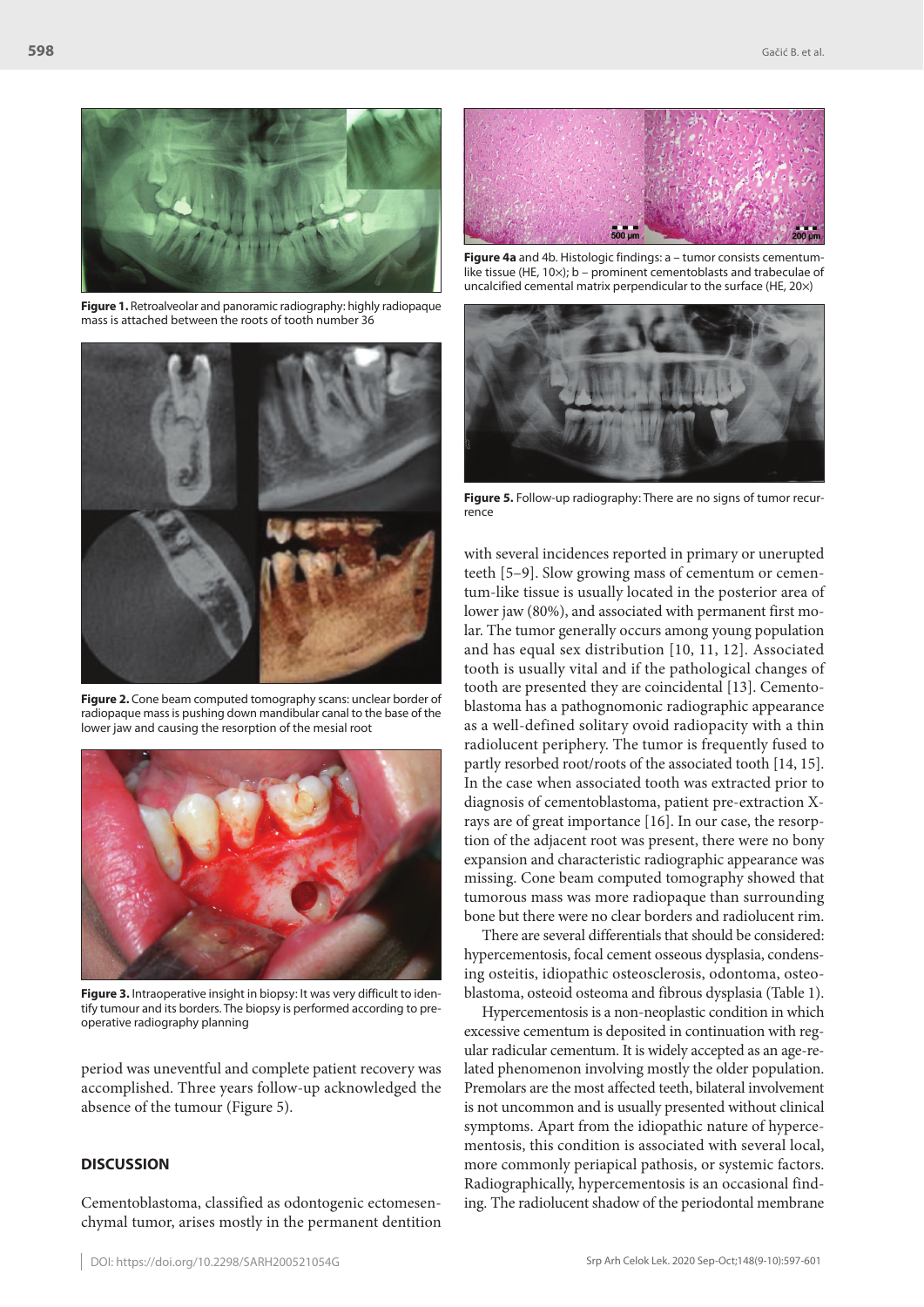| ic is chrittal, radiographic, and motopathological reatures of radiopague resions or the javis |                                   |                                                                                                                                              |                                                         |                                                                                      |                                                                                                                                   |
|------------------------------------------------------------------------------------------------|-----------------------------------|----------------------------------------------------------------------------------------------------------------------------------------------|---------------------------------------------------------|--------------------------------------------------------------------------------------|-----------------------------------------------------------------------------------------------------------------------------------|
| Lesions                                                                                        | Age / Sex                         | Clinical                                                                                                                                     | Tooth<br>involvement                                    | Radiographic                                                                         | Histopathology                                                                                                                    |
| Hypercementosis                                                                                | Both / over 40<br>years old       | No symptoms; mandibular<br>premolar area;                                                                                                    | Yes (vital,<br>no root<br>resorption)                   | Well-defined<br>radiopacity with<br>radiolucent halo                                 | Cellular/acellular<br>cementum                                                                                                    |
| Condensing<br>osteitis                                                                         | Both / younger<br>population      | Discrete or no symptoms;<br>dental inflammatory<br>stimulus with chronic pulpal<br>involvement; mandibular jaw;<br>no root resorption;       | Yes<br>(non-vital,<br>no root<br>resorption)            | Well-defined<br>radiopacity without<br>radiolucent halo                              | Cancellous/compact<br>bone                                                                                                        |
| Idiopathic<br>osteosclerosis                                                                   | Both / younger<br>population      | No symptoms;<br>mandibular jaw;                                                                                                              | No                                                      | Well-defined<br>radiopacity without<br>radiolucent halo                              | Thickened trabeculae;<br>reduced marrow<br>fibrovascular spaces                                                                   |
| Cementoblastoma                                                                                | Both / younger<br>population      | Discrete or no symptoms;<br>mandibular molar area:                                                                                           | Yes (usually<br>vital; can<br>cause root<br>resorption) | Well-defined<br>radiopacity with<br>radiolucent halo                                 | Cementicles fused<br>to form a mass and<br>fibrovascular stroma                                                                   |
| Odontoma                                                                                       | Both / younger<br>population      | No symptoms;<br>frontal parts of maxilla and<br>posterior parts of mandible;<br>main cause of delayed teeth<br>eruption;                     | <b>No</b>                                               | Well-defined tooth<br>shape radiopacity with<br>a radiolucent halo                   | Dental hard tissues;<br>dentin and enamel                                                                                         |
| Osteoblastoma                                                                                  | Male / younger<br>population      | Presence of a mild pain during<br>the night, not relieved with<br>salicylates; unlimited growth<br>potential; facial asymmetry,<br>swelling; | No                                                      | Well-defined<br>radiopacity correlated<br>with the amount of<br>tissue calcification | Anastomosing trabeculae<br>of woven bone rimmed<br>by single layer of benign<br>activated osteoblasts and<br>numerous osteoclasts |
| Osteoma                                                                                        | Male / 20-50<br>years old         | Presence of a mild pain during<br>the night, relieved with<br>salicylates; limited growth<br>potential;                                      | No                                                      | Well-defined<br>radiopacity correlated<br>with the amount of<br>tissue calcification | Dense, compact mature<br>bone                                                                                                     |
| Fibrous dysplasia                                                                              | Female /<br>younger<br>population | Asymptomatic; facial<br>asymmetry, swelling;                                                                                                 | No                                                      | "Ground-glass"<br>radiographic<br>appearance; loss of<br>lamina dura                 | Fibroblastic proliferation<br>with irregular shaped<br>trabeculae (Chinese<br>letters)                                            |
| Osteosarcoma                                                                                   | Both / no<br>prediction           | Symptomatic; pain; fast volume<br>increase; presence of malignant<br>features;                                                               | No                                                      | May be lytic, sclerotic<br>or both:<br>presence of radiopacity<br>resembling sunrays | Atypical mesenchymal<br>cells with osteoblastic<br>differentiation and new<br>lamellar bone production                            |

**Table 1.** Clinical, radiographic, and histopathological features of radiopaque lesions of the jaws

and the radiopaque lamina dura are always seen as the outer border of hypercementosis [17].

Cemento-osseous dysplasia is reactive or dysplastic process. Clinically is usually asymptomatic and appears in the apical region of vital teeth as frequent coincidental X-ray founding [18].

Condensing osteitis is characterized by presence of a low grade, chronical, dental inflammatory stimulus of the adjacent tooth. Radiographically is seen as localized bony sclerotic area associated to the apex of the tooth but without radiolucent halo [19].In addition to this, calcifications in condensing osteitis represent necrotic irregularly mineralized bone, contrary to cementum calcifications in cementoblastoma. Therapy is primarily focused to endodontic treatment of the involved tooth.

Idiopathic osteosclerosis is similar to condensing osteitis but without tooth involvement. The cause is unknown, usually affects younger population and the therapy is not required. Radiographical finding is the same as focal sclerosing osteomyelitis but the sclerotic area is not connected to the adjacent teeth [20].

Odontoma is odontogenic tumor composed of various dental tissues. It is slow growing, non-aggressive, true neoplasm found usually in younger population. Usually, odontoma is asymptomatic or can cause delayed teeth

eruption. Radiographically is easy to differentiate to cementoblastoma since odontoma is not fused to the adjacent tooth and has tooth shape structure [21].

Osteoblastoma is benign bone forming tumor. It is very similar to cementoblastoma but with few differences. Instead of cemetoblasts and cementoclasts, it is characterized by woven bone production and proliferation of numerous plump activated osteoblasts, many osteoclasts, and fibrovascular stroma. Clinically, there is evident night pain that cannot be relieved by salicylate intake. Radiographical finding is the same as cementoblastoma. The degree of opacification on the X-ray correlates to the amount of calcification, but the lesion is not attached to the tooth [22].

Osteoid osteoma is similar to osteoblastoma but with reduced growing potential and sclerotic surrounding bone. Usually, it does not exceed 10 mm in diameter and is not related to the teeth [22].

Fibrous dysplasia is a rare non-neoplastic fibro-osseous lesion of cranial bones. Fibroblastic proliferation with irregular shaped trabeculae and no osteoblastic rimming are histological criteria for diagnosis. It usually involves younger population and is asymptomatic until causes facial asymmetry, enlargement etc. Radiographical finding shows typical "ground-glass" appearance and the absence of lamina dura [23, 24].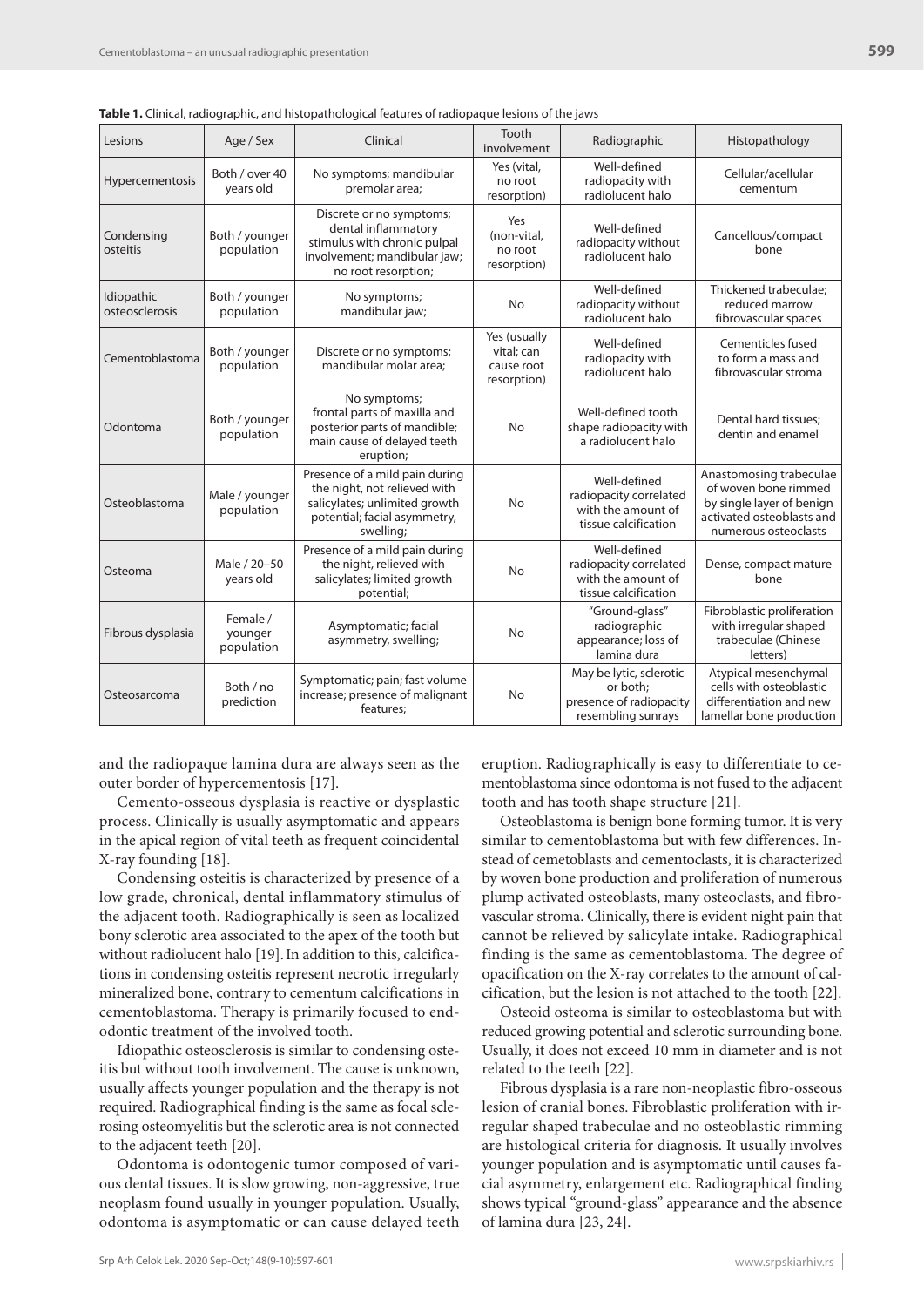Histologically, cementoblastoma is composed of broad trabeculae of sparsely cellular cementum merged with areas of cemental islands in vascular stroma. The peripheral zone shows radiating columns of cementum running perpendicular to the surface of the lesion [15]. Microscopic specimen of our case had the same characteristics as previously mentioned. Resembling microscopical image can be found in osteoid osteoma, osteoblastoma, and osteosarcoma. Major difference of osteosarcoma is the presence of atypical mesenchymal cells and sharp circumscription with no permeation of surrounding bone [17].

Recent studies involving the expression of cementum protein (CEMP-1) could help better understanding of cementoblastoma. CEMP-1 has been isolated from human cementoblastoma and is considered to be a specific marker of cementoblasts, periodontal progenitor cells, and mineralization process. The expression of CEMP-1 was positive in subpopulation of cementoblasts and mineralized tissues. It could help identify and standardize tumoral lesions, and should be considered as a useful diagnostic tool [25].

As seen in our case and from literature data, clinical manifestations of cementoblastoma may vary. In this case, there was not radiolucent rim around tumor, although the aggressive nature of tumor was demonstrated by root resorption. Radiographic aspects of cementoblastoma are correlated with the amount of calcification. Immature lesions are usually radiolucent and with the maturation, radiopacity increases [15]. Histopathologically, cementum is similar to bone and cementoblastoma may be easily misinterpreted as different pathology. That is why the diagnosis cannot be made on examination of the biopsy specimen alone. The pathologist may misdiagnose such lesions if the clinical and radiographic findings are not considered [15].

The treatment of choice is surgical extirpation on tumour. Cementoblastomas must be removed as soon as possible, together with the associated tooth. Recurrence rate is a relevant phenomenon and is estimated to 11.8% [10]. Appropriate treatment should consist of surgical removal of the lesion with the affected tooth, followed by through curettage or peripheral osteotomy. Sometimes, *en block* resection is not sufficient and marginal or even segmental resection of the jaw is required [26]. In our case, tumour was fused to the surrounding bone so additional peripheral osteotomy was necessary. Luckily, the tumour did not cause bone expansion or cortical bone perforation associated with the higher recurrence rates [10]. Nevertheless, long-term follow-up of the patient is mandatory.

#### **Conflict of interest:** None declared.

#### **REFERENCES**

- 1. Dewey KW. Osteoma of a molar. Dent Cosmos. 1927;69:1143–9.
- 2. Razek AA. Odontogenic Tumors: Imaging-Based Review of the Fourth Edition of World Health Organization Classification. J Comput Assist Tomogr. 2019;43(5):671–8.
- 3. Barnes L, Eveson J, Reichart P, Sidransky D, ed. World Health Organization Classification of Tumors. Pathology and Genetics of Head and Neck Tumours, Lyon: IARC Press; 2005. p. 318.
- 4. El-Naggar AK, Chan JKC, Grandis JR, Takata T, Slootweg P, editors. WHO classification of Head and Neck Tumours. Chapter 8: Odontogenic and maxillofacial bone tumours. 4th edition, IARC: Lyion 2017, p. 205–60.
- 5. Pathak J, Hosalkar R, Sidana S, Swain N, Patel Sh. Benign Cementoblastoma Involving Left Deciduous First Molar: A Case Report and Review of Literature. J Oral Maxillofac Pathol. 2019;23(3):422–8.
- Hiremath M, Srinath SK, Srinath S, Ashwathy T. Benign Cementoblastoma Associated With Primary Mandibular Second Molar: A Rare Case Report. J Oral Maxillofac Pathol. 2020;24(Suppl 1):S11–4.
- 7. Garg B, Chavada R, Pandey R, Gupta A. Cementoblastoma Associated With the Primary Second Molar: An Unusual Case Report. J Oral Maxillofac Pathol. 2019;23(Suppl 1):111–4.
- 8. Mohammadi F, Aminishakib P, Niknami M, Avarzamani AR, Derakhshan S. Benign cementoblastoma involving deciduous and permanent mandibular molars: A case report. Iran J Med Sci. 2018;43(6):664–7.
- 9. Cavalcante RC, Petinati MF, de Oliveira ER, Bergamaschi IP, Rebelatto NL, Klüppel L, et al. Benign Cementoblastoma Associated With an Impacted Third Molar Inside Maxillary Sinus. Iran J Med Sci. 2018;43(6):664–7.
- 10. Chrcanovic BR, Gomez RS. Cementoblastoma: An Updated Analysis of 258 Cases Reported in the Literature. J Craniomaxillofac Surg. 2017;45(10):1759–66.
- 11. Ghom AG, Meshram V, Diwe A, Kolte V. Benign Cementoblastoma. J Indian Acad Oral Med Rad. 2010;22:42–4.
- 12. Subramani V, Narasimhan M, Ramalingam S, Anandan S, Ranganathan S. Revisiting Cementoblastoma With a Rare Case Presentation. Case Rep Pathol. 2017;2017:8248691.
- 13. Borges DC, de Faria PR, Marangon HJ, Pereira LB. Conservative Treatment of a Periapical Cementoblastoma: A Case Report. J Oral Maxillofac Surg. 2019;77(2):272.e1–7.
- 14. Matteson SR. Benign tumors of the jaws. In: White SC, Pharoah MJ, editors. Oral radiology: principles and interpretation. 4th ed. Toronto: Mosby; 2000; p. 401–2.
- 15. Huber AR, Folk GS. Cementoblastoma. Head Neck Pathol. 2009;3(2):133–5.
- 16. Sharma N. Benign Cementoblastoma: A review of literature with a case report. Contemp Clin Dent. 2014;5(1):92–4.
- 17. Neville BW, Damm DD, Allen CM, Bouquot JE. Oral and maxillofacial pathology (2nd edn.). Philadelphia: W.B. Saunders, 2002; p. 553–71.
- Salvi A, Patankar S, Desai K, Wankhedkar D. Focal Cemento-Osseous Dysplasia: A Case Report With a Review of Literature. J Oral Maxillofac Pathol. 2020;24(Suppl 1):S15–S18.
- 19. Ledesma-Montes C, Jiménez-Farfán MD, Hernández-Guerrero JC. Maxillomandibular Giant Osteosclerotic Lesions. J Appl Oral Sci. 2018;26:e20170535.
- 20. Ledesma-Montes C, Jiménez-Farfán MD, Hernández-Guerrero JC. Idiopathic Osteosclerosis in the Maxillomandibular Area. Radiol Med. 2019;124(1):27–33.
- 21. Botelho J, Machado V, Gomes JC, Borrecho G, Maia P, Mendes JJ, et al. Multiple Complex Odontomas of the Mandible: A Rare Case Report and Literature Review. Contemp Clin Dent. 2019;10(1):161–5.
- 22. Kaplan I, Nicolaou Z, Hatuel D, Calderon S. Solitary central osteoma of the jaws: A diagnostic dilemma. Oral Surg Oral Med Oral Pathol Oral Radiol Endod. 2008;106(13):22–9.
- 23. Wang HW, Ma CY, Qin XJ, Zhang CP. Management strategy in patient with familial gigantiform cementoma: A case report and analysis of the literature. Medicine (Baltimore). 2017;96(50):e9138.
- 24. Pereira TDSF, Gomes CC, Brennan PA, Fonseca FP, Gomez RS. Fibrous dysplasia of the jaws: Integrating molecular pathogenesis with clinical, radiological, and histopathological features. J Oral Pathol Med. 2019;48(1):3–9.
- 25. Barrios BA, Rodriguez LH, Arzate H, Monroy ME, Lopez RS, Diaz DR, et al. Isolation of Cementum Protein in a Cementoblastoma. Oral Surg Oral Med Oral Pathol Oral Radiol. 2013;116:498.
- 26. Assi R, Kessler H, Ghali G, Yeoh M. Giant cementoblastoma treated with resection. Oral Surg Oral Med Oral Pathol Oral Radiol. 2012;114:66.